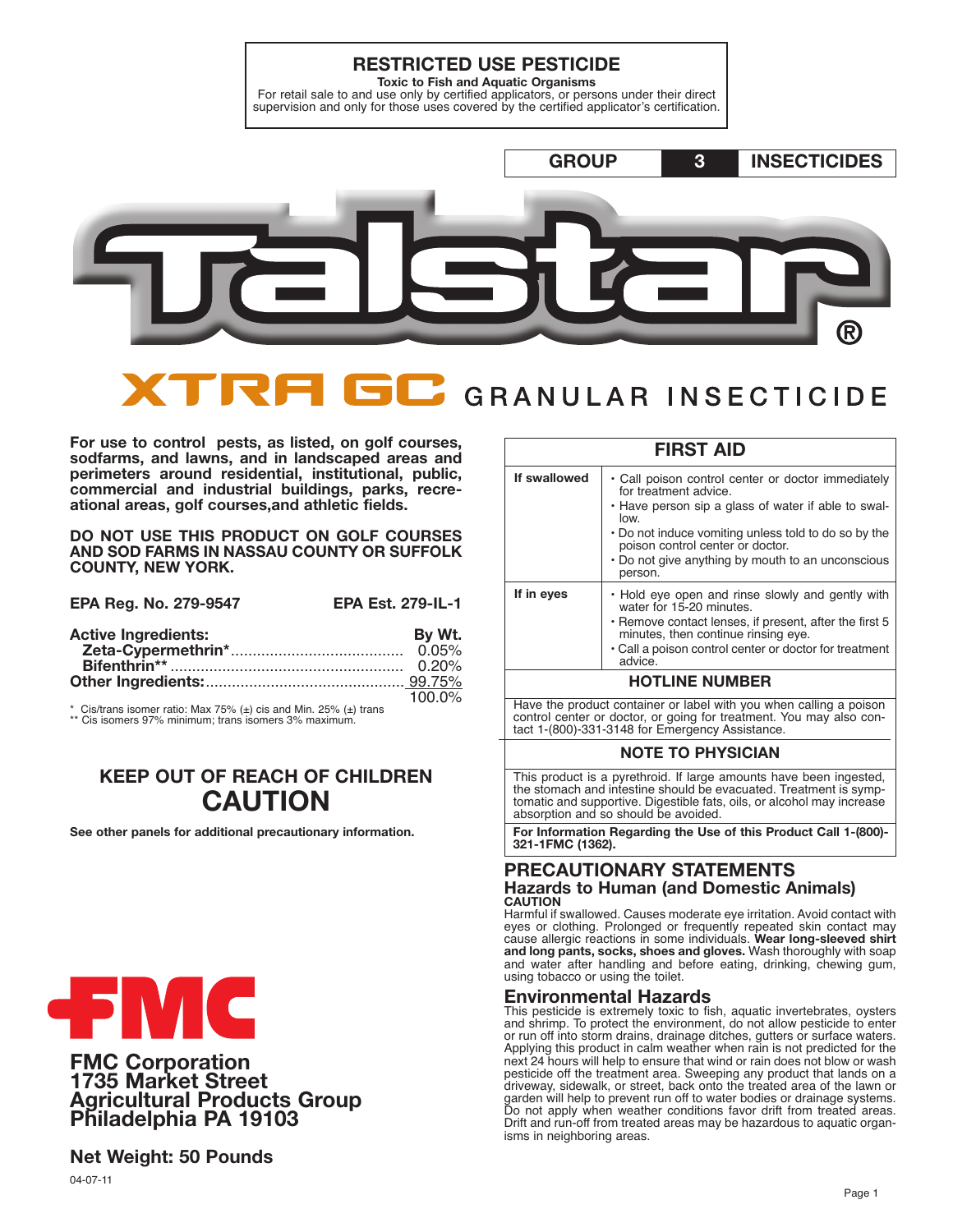# **STORAGE AND DISPOSAL**

Do not contaminate water, food or feed by storage or disposal. **Pesticide Storage**

Keep out of reach of children and animals. Store in original containers only. Store in a cool, dry place, preferably in a locked storage area and avoid excess heat. Carefully open containers. After partial use, close tightly.

**In case of spill, avoid contact, isolate area and keep out animals and unprotected persons. Confine spills. Call CHEMTREC (trans-portation and spills): (800) 424-9300.**

To confine spill: Cover to prevent dispersal. Place damaged package in a holding container. Identify contents.

#### **Pesticide Disposal**

Wastes resulting from the use of this product may be disposed of on site or at an approved waste disposal facility.

#### **Container Handling**

**Non-refillable container. Do not reuse or refill this container.** Completely empty bag into application equipment. Then offer for recycling, if available, or dispose of empty bag in a sanitary landfill or by incineration or, if allowed by state and local authorities, by burning. If burned, stay out of smoke..

#### **DIRECTIONS FOR USE Restricted Use Pesticide**

It is a violation of Federal Law to use this product in a manner inconsistent with its labeling.

Do not apply this product in a way that will contact workers or other persons, either directly or through drift. Only protected handlers may be in the area during application. For any requirement specific to your State and Tribe, consult the State/Tribal agency responsible for pesticide regulation.

Apply this product directly to the lawn or garden area. Water treated area as directed on this label. Do not water to the point of run-off.

Do not make applications during rain.

Application is prohibited directly into sewers or drains, or to any area like a gutter where drainage to sewers, storm drains, water bodies, or aquatic habitat can occur. Do not allow the product to enter any drain during or after application.

Also for use as a perimeter or spot treatment to control pests outdoors, including areas surrounding residential, institutional, public, commercial and industrial buildings.

Do not apply more than 0.25 pound active ingredient per acre (2.3 pounds granules per 1000 square feet) per application on residential use sites (i.e., around private homes, apartment buildings, condominiums, non-agricultural outbuildings, non-commercial greenhouses, preschools or day-care facilities).

May be applied at up to 0.50 pound active ingredient per acre (4.6 pounds granules per 1000 square feet) per application on non-residential use sites (i.e., around institutional, public, commercial or industrial buildings; parks; recreational areas or athletic fields).

Do not broadcast apply more than 0.5 pound active ingredient per acre (4.6 pounds granules per 1000 square feet) per year.

# **AGRICULTURAL USE REQUIREMENTS**

Use this product only in accordance with its labeling and with the Worker Protection Standard, 40 CFR part 170. This Standard contains requirements for the protection of agricultural workers on farms, forests, nurseries, and greenhouses, and handlers of agricultural pesticides. It contains requirements for training, decontamination, notification, and emergency assistance. It also contains specific instructions and exceptions pertaining to the statements on this label about personal protective equipment (PPE), and restricted-entry interval. The requirements in this box only apply to uses of this product that are covered by the Worker Protection Standard.

Do not enter or allow worker entry into treated areas during restricted entry interval (REI) of 12 hours.

PPE required for early entry to treated areas that is permitted under the Worker Protection Standard and that involves contact with anything that has been treated, such as plants, soil, or water is:

- Coveralls
- Waterproof gloves
- Shoes and socks

## **Non-Agricultural Use Requirements**

The requirements in this box apply to uses of this product that are NOT within the scope of the Worker Protection Standards for agricultural pesticides (40 CFR Part 170). The WPS applies when this product is used to produce agricultural plants on farms, forests, nurseries and greenhouses.

If watering-in of the granules is necessary, do not allow people or pets on treated areas until the grass or soil is dry. Do not touch treated surface until dry.

#### **GRASS AND PERIMETER APPLICATIONS** (Including Golf Courses and Sod Farms)

**LAWN APPLICATION:** Broadcast Talstar XTRA GC Granular Insecticide with suitable application equipment to ensure uniform coverage over the treatment area.

**PERIMETER APPLICATION:** Apply to ground area 5 to 10 feet wide around and adjacent to the structure. See table below.

**BOUNDARY APPLICATIONS:** Apply to soil areas, ornamental gardens, pavement crevices, fence lines, planter areas, vegetation areas and mulch areas.

| Applic. Rate:                        |               |     |     |      |      |      | Applications - Linear Distance (Feet) Around Structure |      | Pounds of Talstar XTRA GC Granular for Perimeter |  |
|--------------------------------------|---------------|-----|-----|------|------|------|--------------------------------------------------------|------|--------------------------------------------------|--|
| <b>Pounds Per</b><br>$1,000$ sq. ft. | Band<br>Width | 100 | 150 | 200  | 250  | 300  | 400                                                    | 500  | 1,000                                            |  |
| 2.3                                  | 5 feet        | 1.3 | 1.9 | 2.5  | 3.0  | 3.6  | 4.8                                                    | 5.9  | 11.7                                             |  |
| 2.3                                  | 10 feet       | 3.0 | 4.2 | 5.3  | 6.5  | 7.6  | 9.9                                                    | 12.2 | 23.7                                             |  |
| 3.0                                  | 5 feet        | 1.7 | 2.5 | 3.3  | 3.9  | 4.7  | 6.3                                                    | 7.7  | 15.2                                             |  |
| 3.0                                  | 10 feet       | 3.9 | 5.4 | 6.9  | 8.5  | 9.9  | 12.9                                                   | 15.9 | 30.9                                             |  |
| 3.5                                  | 5 feet        | 2.0 | 2.9 | 3.8  | 4.5  | 5.4  | 7.2                                                    | 8.9  | 17.5                                             |  |
| 3.5                                  | 10 feet       | 4.5 | 6.3 | 8.0  | 9.8  | 11.4 | 14.9                                                   | 18.3 | 35.5                                             |  |
| 4.6                                  | 5 feet        | 2.6 | 3.8 | 5.0  | 6.0  | 7.2  | 9.6                                                    | 11.8 | 23.4                                             |  |
| 4.6                                  | 10 feet       | 6.0 | 8.4 | 10.6 | 13.0 | 15.2 | 19.8                                                   | 24.4 | 47.4                                             |  |

**Note:** The amounts of Talstar XTRA GC Granular Insecticide listed in the above table are based on the total area being treated. This area is determined by multiplying the linear distance by the band width and then adding to that value the area of a circle whose radius is equal to the band width (to account for the area treated at the four corners of a rectangular structure).

# **APPLICATION RATES**

The application rates listed in the following table will provide control of the respective pests under typical conditions.

|                                                                                                                                                                                                                                                                                                                | <b>Application Rate</b>                            |                              |                                                |  |  |  |
|----------------------------------------------------------------------------------------------------------------------------------------------------------------------------------------------------------------------------------------------------------------------------------------------------------------|----------------------------------------------------|------------------------------|------------------------------------------------|--|--|--|
| Pest                                                                                                                                                                                                                                                                                                           | <b>Pounds Active</b><br><b>Ingredient Per Acre</b> |                              | Pounds<br>Talstar XTRA GC Granular Insecticide |  |  |  |
| Annual Bluegrass Weevil<br>(Hyperodes) (Adult)<br>Armyworms<br>Billbugs (Adult)<br><b>Black Turfgrass Ataenius</b><br>(Adult)<br>Cutworms<br>Leafhoppers<br>Mealybugs<br>Sod Webworm                                                                                                                           | $0.125 - 0.25$ pounds<br>active per acre           | 50 - 100 pounds per<br>acre  | $1.15 - 2.3$ pounds per<br>1000 square feet    |  |  |  |
| Ants (except Carpenter and<br>Pharoah ants)<br>Imported Fire Ants (Adults)<br>Imported Fire Ants<br>(Mounds)<br>Chinch Bugs<br>Crane Flies<br>(larvae)<br>Earwigs<br>Fleas (Adults and Larvae)<br><b>Millipedes</b><br>Mole Cricket (Adults and<br>Nymphs)<br>Pillbugs<br>Scorpions<br>Sowbugs<br><b>Ticks</b> | $0.25 - 0.5$ pounds<br>active per acre             | 100 - 200 pounds per<br>acre | $2.3 - 4.6$ pounds per<br>1000 square feet     |  |  |  |

**Resistance Management Recommendations.** Talstar XTRA GC Granular Insecticide contains Group 3 Insecticides. Insects with acquired resistance to Group 3 Insecticides may eventually dominate the insect population if Group 3 Insecticides are used repeatedly in successive years as the primary method of control for targeted species. This may result in partial or total loss of control of those species by Talstar XTRA GC Granular Insecticide or other Group 3 Insecticides.

**In New York State, this product may NOT be applied to any grass or turf area within 100 feet of a water body (lake, pond, river, stream, wetland, or drainage ditch).**

**In New York State, do make a single repeat application of F6132 GC Granular Insecticide if there are signs of renewed insect activity, but not sooner than two weeks after the first application.**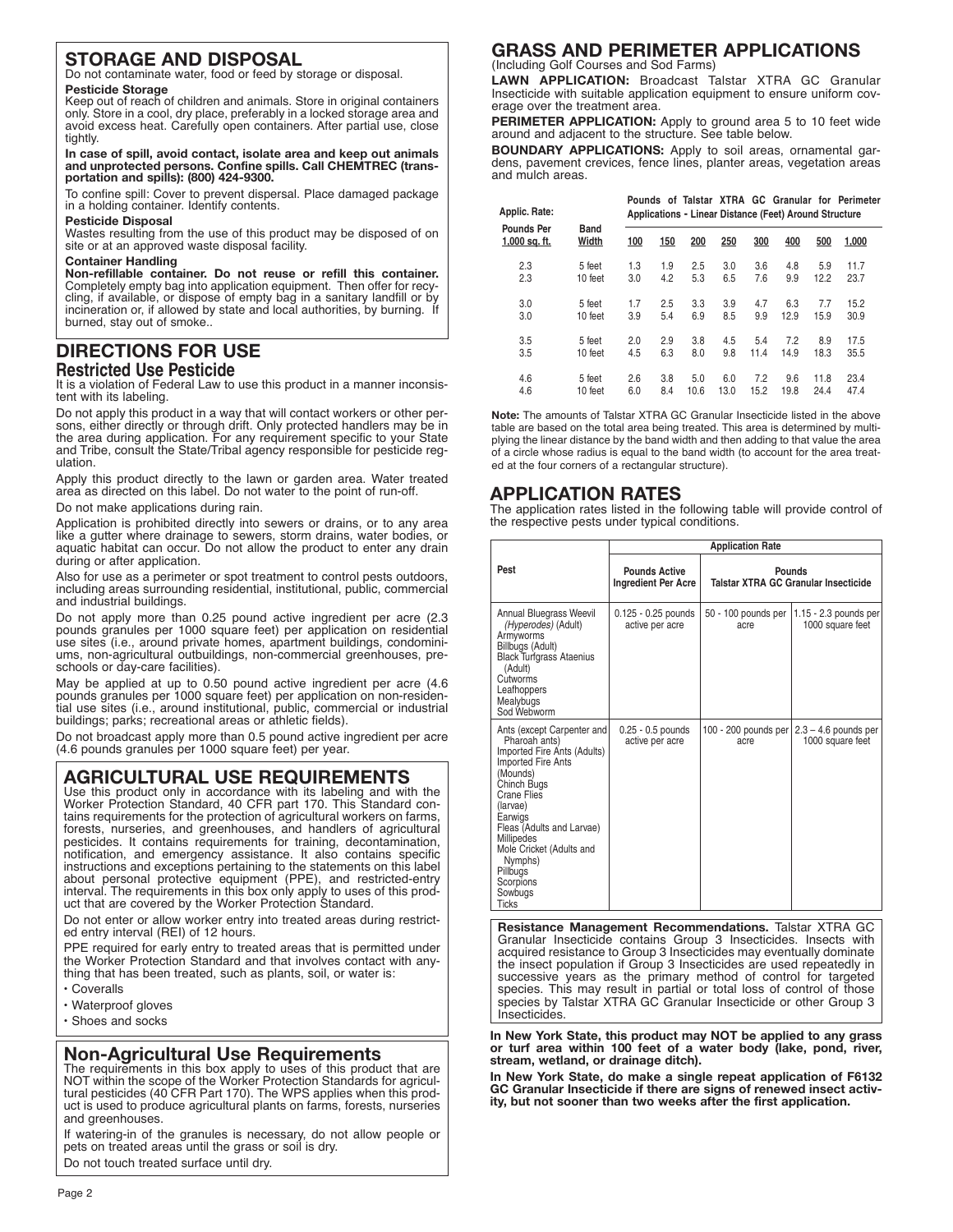# **SPECIFIC PEST INSTRUCTIONS**

For optimum control of listed pests, follow procedures outlined below:

**Armyworms, Cutworms, and Sod Webworms:** To ensure optimum control, irrigate the treated area with water immediately after application to activate (release from the granule) the insecticide.

**Annual Bluegrass Weevil** *(Hyperodes)* **adults:** Applications should be timed to control adult weevils as they leave their overwintering sites and move into grass areas. This movement generally begins when *Forsythia* is in full bloom and concludes when flowering dogwood is in full bloom. You may consult your State Cooperative Extension Service for more specific information regarding application timing.

**Billbug adults:** Applications should be made when adult billbugs are first observed during April and May. Degree day models have been developed to optimize application timing. You may consult your State Cooperative Extension Service for information specific to your region. In temperate regions, spring applications targeting billbug adults will also provide control of over-wintered chinch bugs.

**Black Turfgrass Ataenius adults:** Applications should be made during May and July to control the first and second generation of black turfgrass ataenius adults, respectively. The May application should be timed to coincide with the full bloom stage of Vanhoutte spiraea *(Spiraea vanhouttei)* and horse chestnut *(Aesculus hippocastanum)*. The July application should be timed to coincide with the blooming of Rose of Sharon *(Hibiscus syriacus)*.

**Chinch Bugs:** Chinch bugs infest the base of grass plants and are often found in the thatch layer. It is recommended to irrigate the treated area with water immediately after application to activate (release from the granule) the insecticide. Chinch bugs can be one of the most difficult pests to control in grasses and the higher applications rates may be required to control populations that contain both nymphs and adults dur-<br>ing the summer.

**Crane Flies:** Treatments should be made to control early to mid-season larvae (approximately August – February) as they feed on plant crowns. Treatments made to late-season larvae (approximately March - April) may only provide suppression. You may consult your local extension agent for specific recommendations for your area.

**Flea (adults and larvae):** Control is provided for up to seven days. Flea larvae develop in the soil of shaded areas that are accessible to pets or other animals. Irrigate the treated area with up to 0.5 inches of water immediately after application to activate (release from the granule) the insecticide.

**Imported Fire ants:** Control will be optimized by combining broadcast applications that will control foraging workers and newly mated fly-in queens with mound treatments that will control existing colonies. If the soil is not moist, then it is important to irrigate before or soon after application. Apply broadcast treatments at no more than 0.50 pounds active ingredient per acre (4.6 pounds granules per 1000 square feet). Treat mounds by applying 1/2 cup of Talstar XTRA GC Granular Insecticide per mound and then drenching the mound with 1 to 2 gallons of water. The mounds should be treated with sufficient force to break their apex and allow the insecticide solution to flow into the ant tunnels. Treat three feet out around the mound. For best results, apply in cool weather (65 - 80˚ F) or in early morning or late evening hours. This treatment will control the mound within four hours and kill the queen within 24 hours of application. Application of at least 125 pounds granules per acre (2.8 pounds granules per 1000 square feet) of Talstar XTRA GC Granular Insecticide will provide four months residual activity for control of foraging Imported Fire Ants and newly mated fly-in Queens. Food utensils such as teaspoons and measuring cups should not be used for food purposes after use with insecticide.

**Mole Cricket adults:** Achieving acceptable control of adult mole crickets is difficult because preferred grass areas are subject to continuous invasion during the early spring by this extremely active stage. Applications should be made as late in the day as possible and should be watered in with water immediately after treatment. If the soil is not moist, then it is important to irrigate before application to bring the mole crickets closer to the soil surface where contact with the insecticide will be maximized. Grass areas that receive pressure from adult mole crickets should be treated at peak egg hatch to ensure optimum control of subsequent nymph populations (see below).

**Mole Cricket nymphs:** Grass areas that received intense adult mole cricket pressure in the spring should be treated immediately prior to peak egg hatch. Optimal control is achieved at this time because young nymphs are more susceptible to insecticides and they are located near the soil surface where the insecticide is most concentrated. Control of larger, more damaging, nymphs later in the year may require both higher application rates and more frequent applications to maintain acceptable control. Applications should be made as late in the day as possible and should be watered in immediately after treatment. If the soil is not moist, then it is important to irrigate before application to bring the mole crickets closer to the soil surface where contact with the insecticide will be maximized.

**Scorpions:** To ensure optimum control, treat the building perimeter at dusk to prevent outdoor scorpions from entering the building. Scorpions reside hidden in cracks and voids during the day and are active at night at temperatures above 77ºF/25ºC. Resting areas can be identified at night using a blacklight (UV bulb) as scorpions will fluoresce. These

areas should also be treated. Prior to treatment, to increase treatment efficacy, remove trash, debris, or firewood that scorpions may use as resting sites.

**Ticks (Including ticks that may transmit Lyme Disease and Rocky Mountain Spotted fever):** Do not make spot applications. Treat the entire area where exposure to ticks may occur. Use higher application rates when treating areas with dense ground cover or heavy leaf litter. Ticks may be reintroduced from surrounding areas on host animals. Retreat as necessary to maintain adequate control. Do not allow public use of treated areas during application.

**Deer ticks** *(Ixodes sp.)* have a complicated life cycle that ranges over a two year period and involves four life stages. Applications should be made in mid to late spring to control larvae and nymphs that reside in the soil and leaf litter.

**American dog ticks** may be a considerable nuisance in suburban settings, particularly where homes are built on land that was previously field or forest. These ticks commonly congregate along paths or roadways where humans are likely to be encountered. Applications should be made as necessary from mid-spring to early fall to control American dog tick larvae, nymphs and adults.

# **SPOT TREATMENT APPLICATIONS**

**Mound Ant Treatment, including Fire Ants:** Apply 1/2 cup of Talstar XTRA GC Granular Insecticide per mound and then drench the mound with 1 to 2 gallons of water. The mound should be drenched with sufficient force to break its apex and allow the insecticide to flow into the ant tunnels. Treat three feet out around the mound. For best results, apply in cool weather (65 to 80˚F) or in early morning or late evening hours. Treat new mounds as they appear. Talstar XTRA GC Granular Insecticide will provide control of ant mounds within four hours. Food utensils such as teaspoons and measuring cups should not be used for food purposes after use with insecticide

#### **INDUSTRIAL NON-AGRICULTURAL APPLI-CATIONS**

(Including Industrial Sites, Parks, Ball Fields and Cemeteries)

**Broadcast and Spot Applications:** For the control of actively foraging ants (including Imported Fire Ants) broadcast uniformly 2.3 to 4.6 pounds Talstar XTRA GC Granular Insecticide per 1000 square feet (0.25 to 0.5 pounds active ingredient per acre). See comments section under Grass Applications for additional rate recommendations.

**Pad Mounted Electrical Sites:** To reduce or prevent ant mound building activity on electrical pads, uniformly distribute 1.0 to 1.5 Tablespoons (0.06 to 0.09 pounds) of Talstar XTRA GC Granular Insecticide per 4 square feet of mounting pad. Where existing transformers are completely or partially filled with soil excavated by resident ants, remove any excess fill and level the remaining soil prior to application. **Food utensils such as tablespoons must not be used for food purposes after use in measuring pesticides**.

**Note:** Electrical transformers appear to be more attractive to ants during the cooler months. For best results treat in the Fall or early Spring.

# **SPREADER EQUIPMENT SETTINGS**

Broadcast application should be performed with a calibrated commercial broadcast spreader to evenly distribute the granules. Approximate settings for several models are provided in the table below.

| Talstar® XTRA GC Granular Insecticide - Spreader Setting Guide |                           |                         |                                  |                                     |                                      |                                     |                           |
|----------------------------------------------------------------|---------------------------|-------------------------|----------------------------------|-------------------------------------|--------------------------------------|-------------------------------------|---------------------------|
| <b>Application Rate</b><br>lbs/1,000 sq.ft.                    | Lesco®<br>Broadcast - New | Lesco®<br>Broadcast-Old | <b>Scotts®</b><br>HandyGreen® II | <b>Scotts®</b><br>SpeedyGreen® 2000 | Scotts®<br><b>Standard Broadcast</b> | Gandy® Models 42,<br>36, 30,<br>24" | Spyker® All Models (Push) |
| 1.15 lbs                                                       | 5                         | $A + 1/2$               | $\overline{2}$                   |                                     | $*$                                  | 10.5                                | $\overline{2}$            |
| $2.3$ lbs                                                      | 7                         | $B + 1/4$               | 3                                | $2^*$                               | $*$                                  | 12                                  | 2.6                       |
| $4.6$ lbs                                                      | 9                         | $C + 1/2$               | 5                                | 31/4                                | 3                                    | 16                                  | 3.1                       |
| Width Ft.                                                      | 10                        | 10                      | 10                               | 10                                  | 10                                   |                                     |                           |
| $\sim$                                                         |                           |                         |                                  |                                     |                                      |                                     |                           |

**Ground Speed at ~3.1 mph for all settings**

**\*2 is the lowest setting for this model**

**\*\*This model does not have settings fine enough for this application**